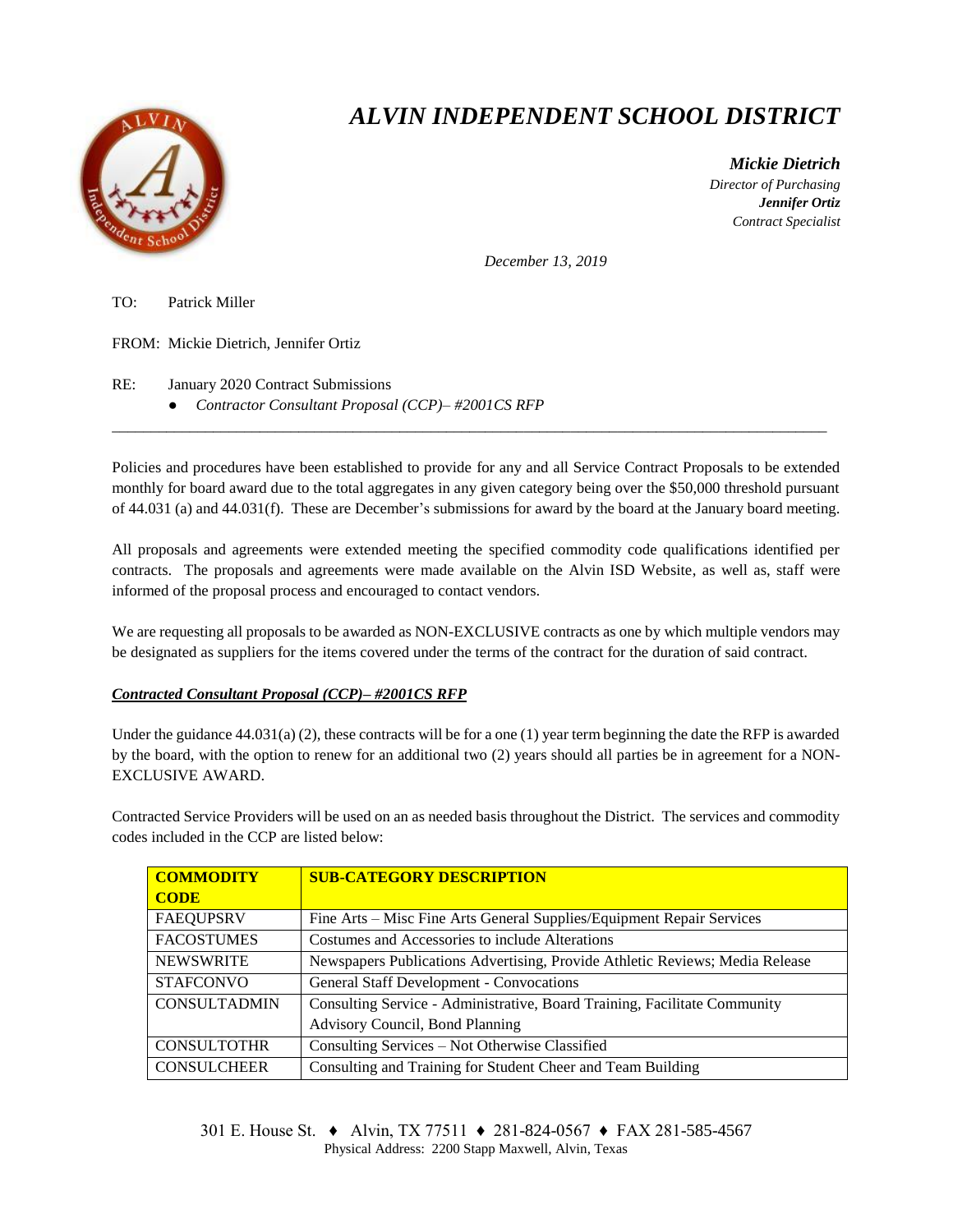| <b>CONSULTINSR</b>   | <b>Insurance Consulting</b>                                                          |  |  |  |
|----------------------|--------------------------------------------------------------------------------------|--|--|--|
| <b>CONSULTRAFF</b>   | Traffic Consulting - Design Service                                                  |  |  |  |
| <b>TECSERVICES</b>   | Data Processing, Computer Programming and Software Services                          |  |  |  |
| <b>TECTRNSERV</b>    | <b>Computer Educational Training Services</b>                                        |  |  |  |
| <b>SERVASSEMBL</b>   | Assemblies - Student Programs; Theatre Groups; Authors Visits; Motivational          |  |  |  |
|                      | Speaking; Student Training with Multi Groups in one setting                          |  |  |  |
| <b>STAFMOTIVAT</b>   | Staff Development - Motivational Team Building / Leadership                          |  |  |  |
| <b>STAFTRAININST</b> | Staff Development - Instructional Based Training/ ChildCare Training                 |  |  |  |
| <b>INSTTRAIN</b>     | Instructional Training for Testing PSAT/SAT/ACT                                      |  |  |  |
| <b>INSTTRNSGGP</b>   | Classroom Instructional Training within a Single Group, Video Conference,            |  |  |  |
|                      | Kickstart, Communities in Schools                                                    |  |  |  |
| <b>MNTGENEREP</b>    | Generator Maintenance Repairs and Services                                           |  |  |  |
| <b>SERVCALIBRATE</b> | Equipment Maintenance & Repair to Include Calibration                                |  |  |  |
| <b>FINAUDIT</b>      | Accounting Services - Auditing, A/P Auditing                                         |  |  |  |
| <b>SPEDVACCIN</b>    | <b>Vaccination Program Services</b>                                                  |  |  |  |
| <b>SERVRECMGMT</b>   | Records Management to Include Shredding                                              |  |  |  |
| <b>BLDGINSPCER</b>   | Inspection & Certification Services as per TDLR and TAS Standards; Conduct On        |  |  |  |
|                      | Site Inspections                                                                     |  |  |  |
| <b>FAMUSPROD</b>     | Music Production Services Video Streaming/Taping; Writing of Music; Percussion       |  |  |  |
|                      | Tech                                                                                 |  |  |  |
| <b>FAACCOMPAMI</b>   | <b>Accompanist Services</b>                                                          |  |  |  |
| <b>FATHEATSRV</b>    | Theatrical Services - Video Taping, Audio Technicians and Recording - Video Tape     |  |  |  |
|                      | Meetings, Provide Streaming and Archives                                             |  |  |  |
| <b>SERVTRANSLA</b>   | <b>Translation Services</b>                                                          |  |  |  |
| <b>PHOTOGROUP</b>    | Photography Services                                                                 |  |  |  |
| <b>SERVDISCJOC</b>   | Disc Jockeys/Emcees - Music, Uplighting, Monogram, Lasers, Video, DJ Services,       |  |  |  |
|                      | Party/Prom set-up, Presentations/Entertainment/Educational                           |  |  |  |
| <b>FACLINICIAN</b>   | Professional Services - Not Otherwise Classified including Clinicians, Private Music |  |  |  |
|                      | Lessons, Clinic Choir; Consult with Directors                                        |  |  |  |
| <b>FAPIANOTUN</b>    | Piano Tuning                                                                         |  |  |  |
| WASTBIOHAZ           | Science Waste Disposal; Bio-Hazard Service; Purification Services; Stericycle        |  |  |  |
| <b>SERVMISC</b>      | Misc Services Not Otherwise Classified                                               |  |  |  |
| <b>FACHOREOGR</b>    | Choreography Band/Drill/Color Guard, Music Marching Band Visual Design               |  |  |  |
| <b>UILJUDGES</b>     | <b>UIL</b> Judges                                                                    |  |  |  |
| <b>SERVJUDGES</b>    | Professional Service Judges - Auditions, Art Shows, Cheerleading, Sight Reading,     |  |  |  |
|                      | <b>Science Projects</b>                                                              |  |  |  |

Under the CCP process, we are requesting award for Eight (8) qualified responding vendors for services outlined under the following commodity codes:

| <b>COMPANY NAME</b>               | <b>CATEGORY</b>       | <b>COMMODITY CODE</b>   | <b>SUB-CATEGORY</b><br><b>DESCRIPTION</b> |
|-----------------------------------|-----------------------|-------------------------|-------------------------------------------|
| Henry Dang                        | Fine Arts             | <b>FACLINICIAN</b>      | Clinician                                 |
| <b>Chante Ellis</b>               | Fine Arts             | <b>FATHEATSRV</b>       | Voice Over Artist                         |
| <b>Gulf Coast Trees</b>           | Maintenance           | <b>SERVMISC</b>         | Tree Transplanting                        |
| <b>KAMICO</b> Instructional Media | <b>Staff Training</b> | STAFTRAIN; INSTTRNSGGP; | <b>Staff Training</b>                     |
| Inc                               | and Consulting        | <b>INSTTRAIN</b>        |                                           |